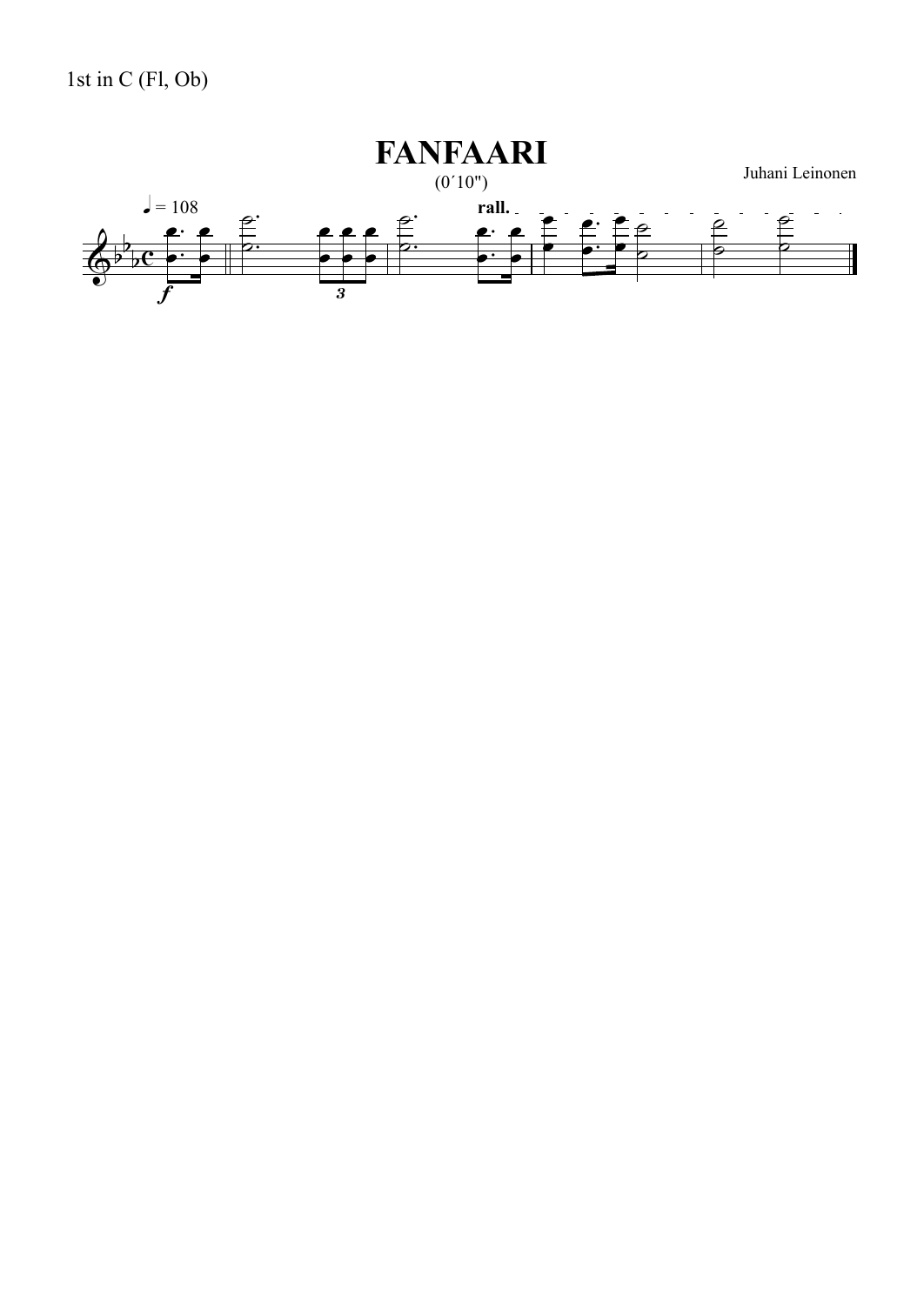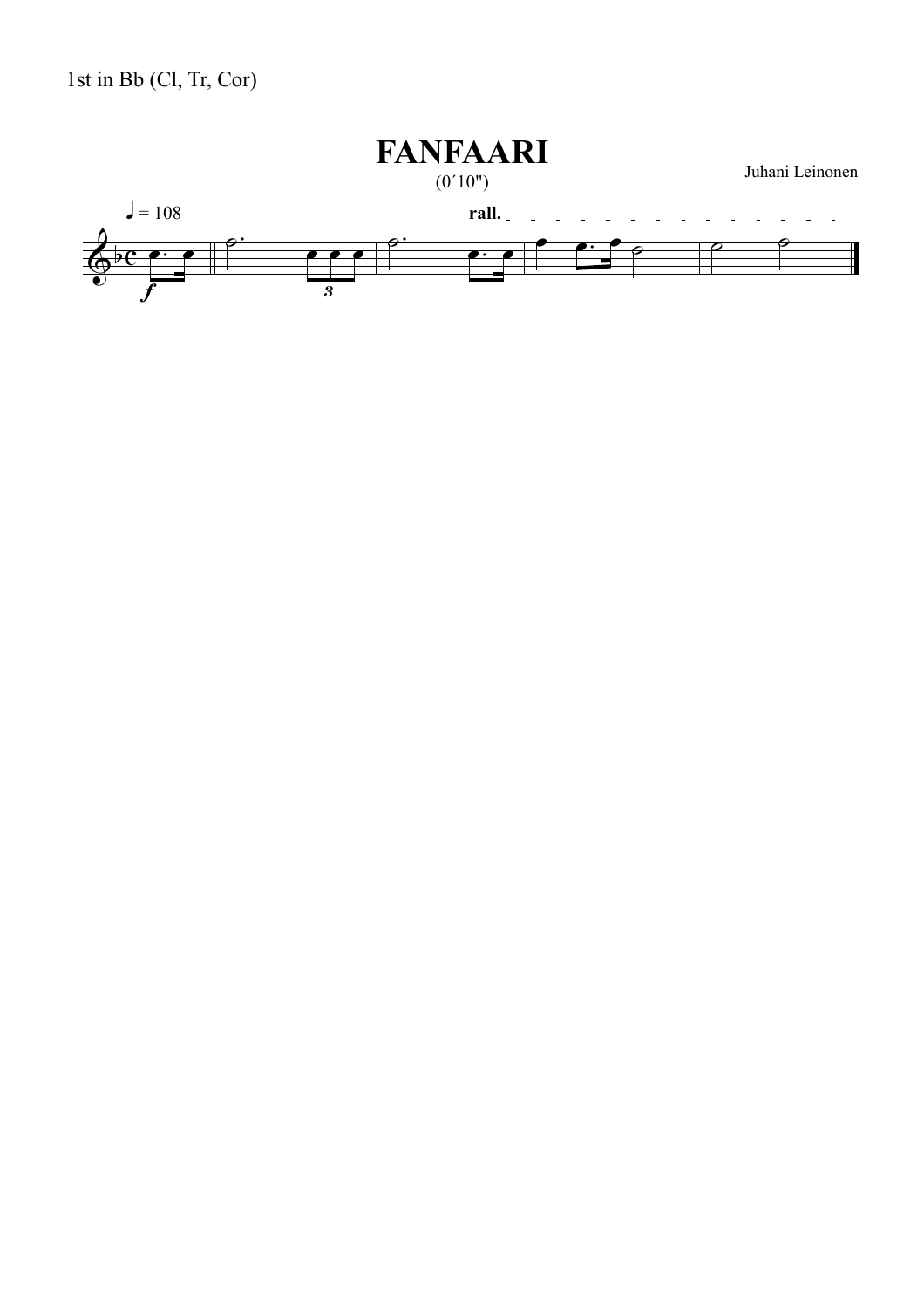

 $(0'10")$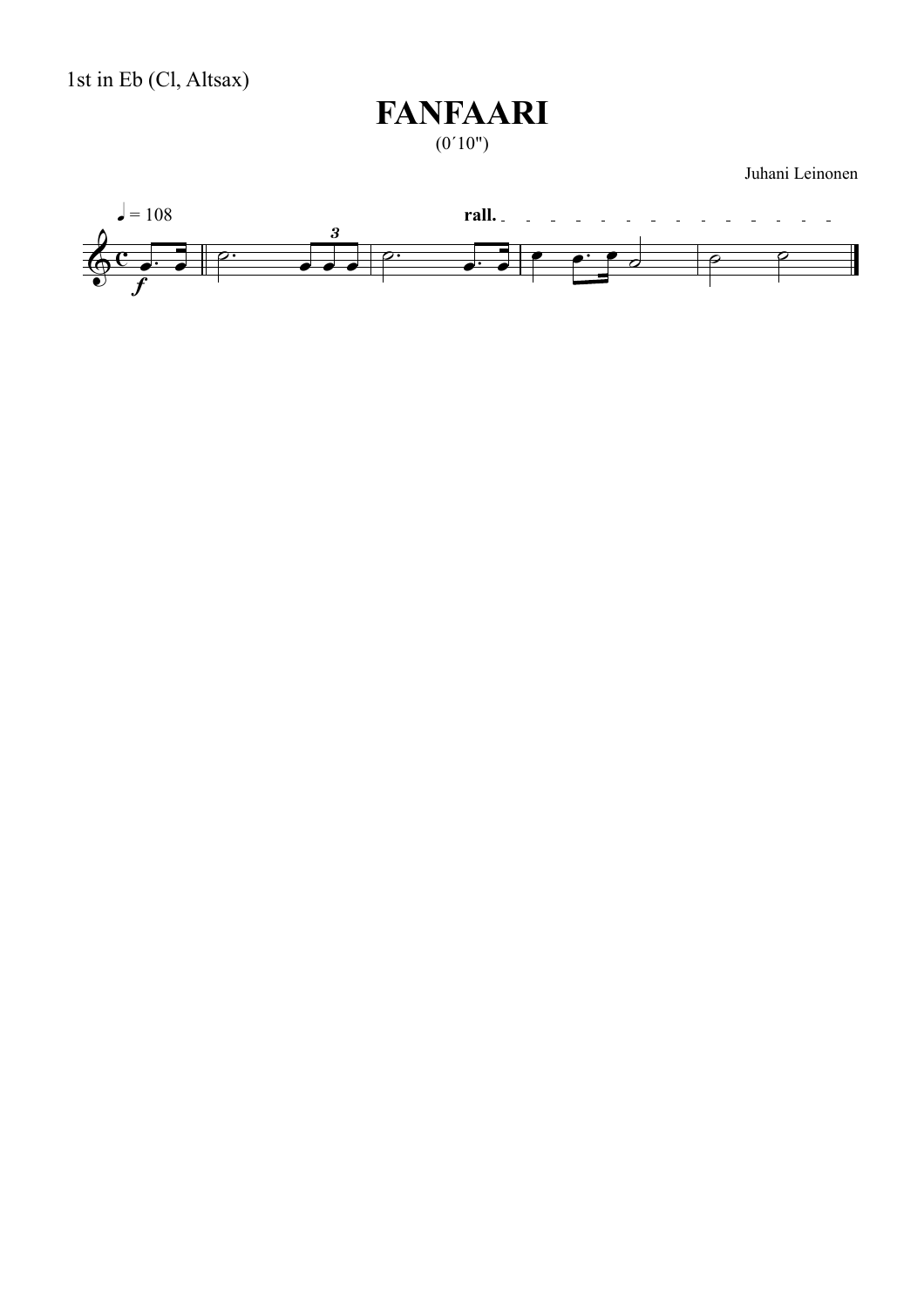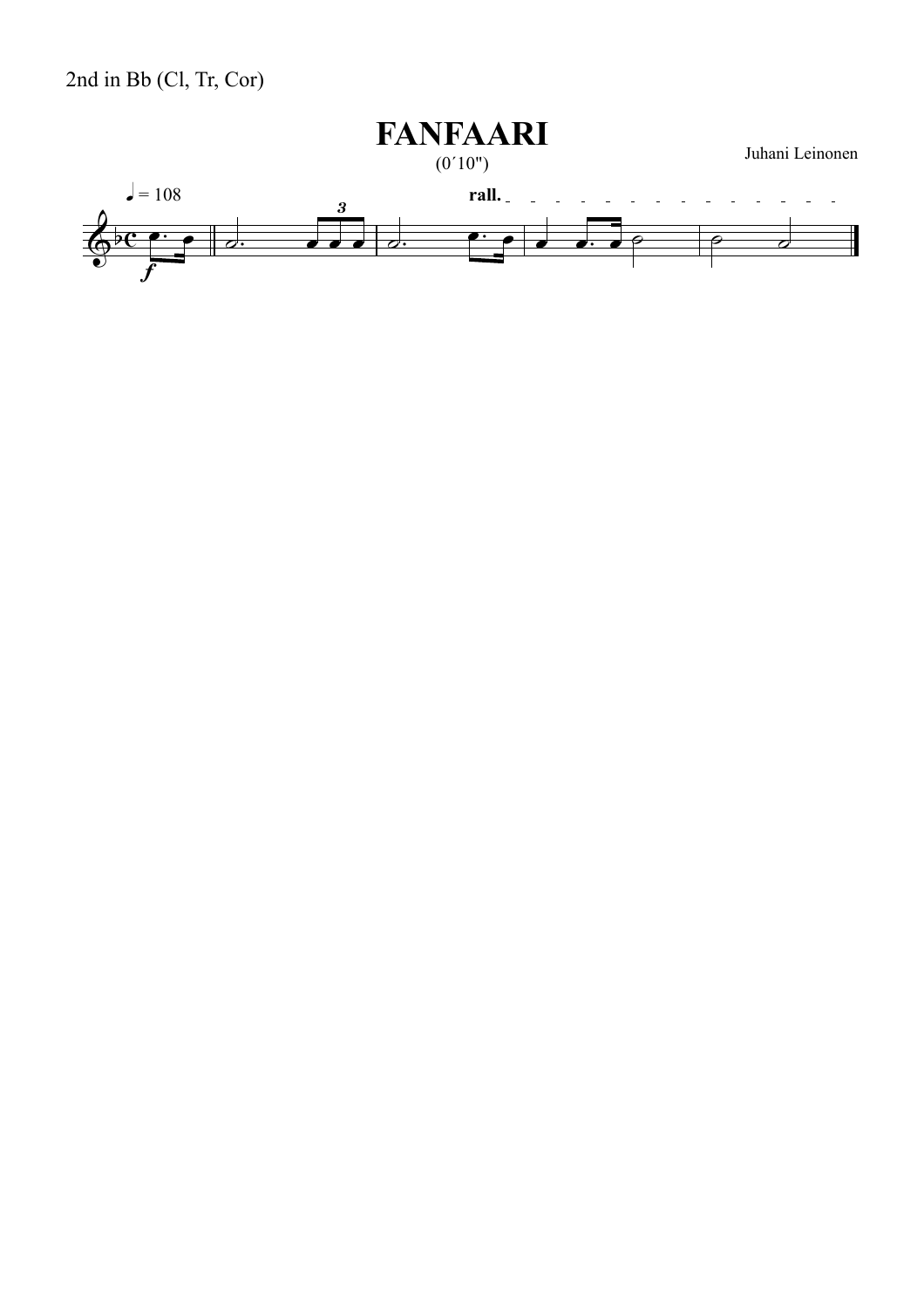$(0'10")$ 

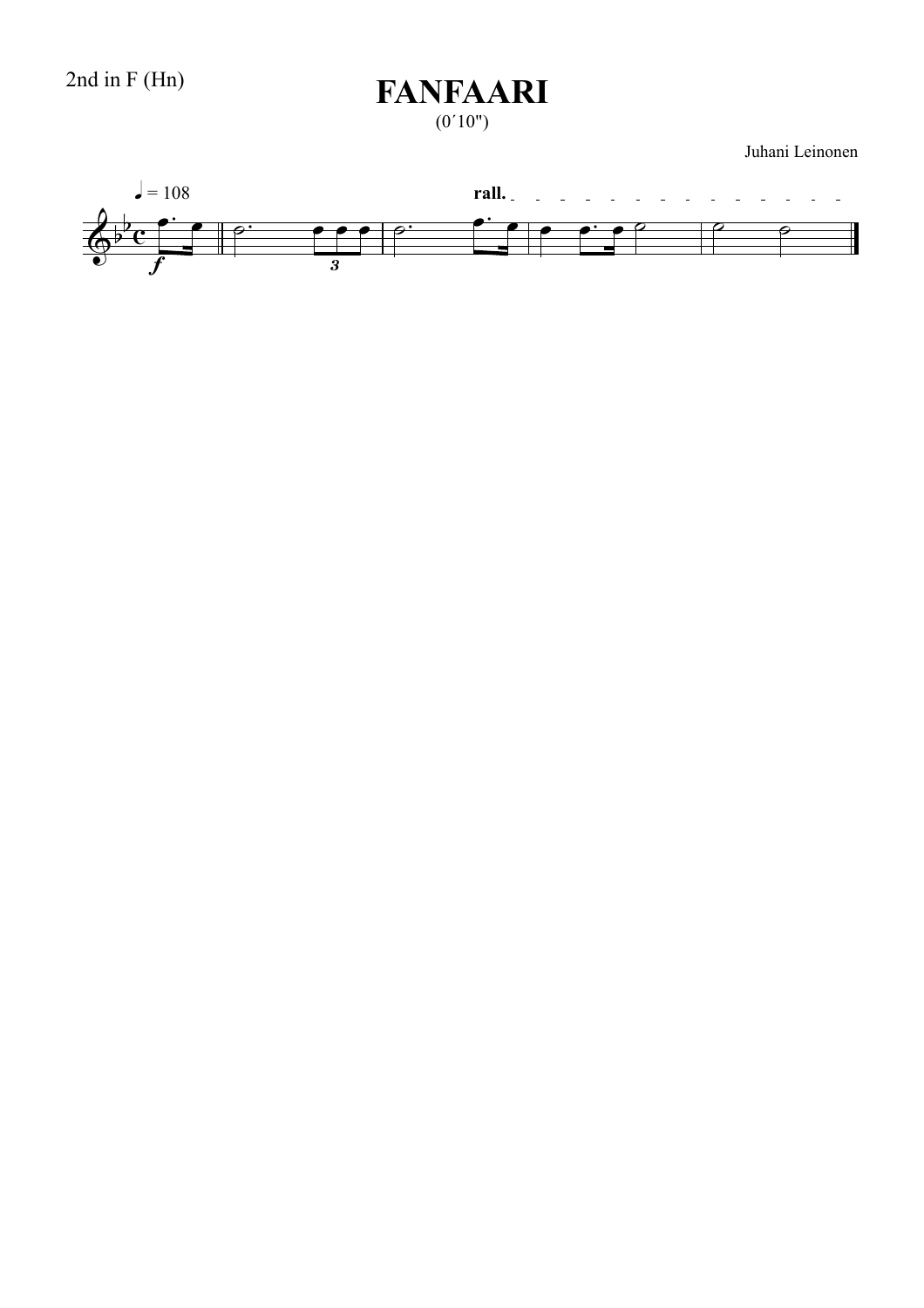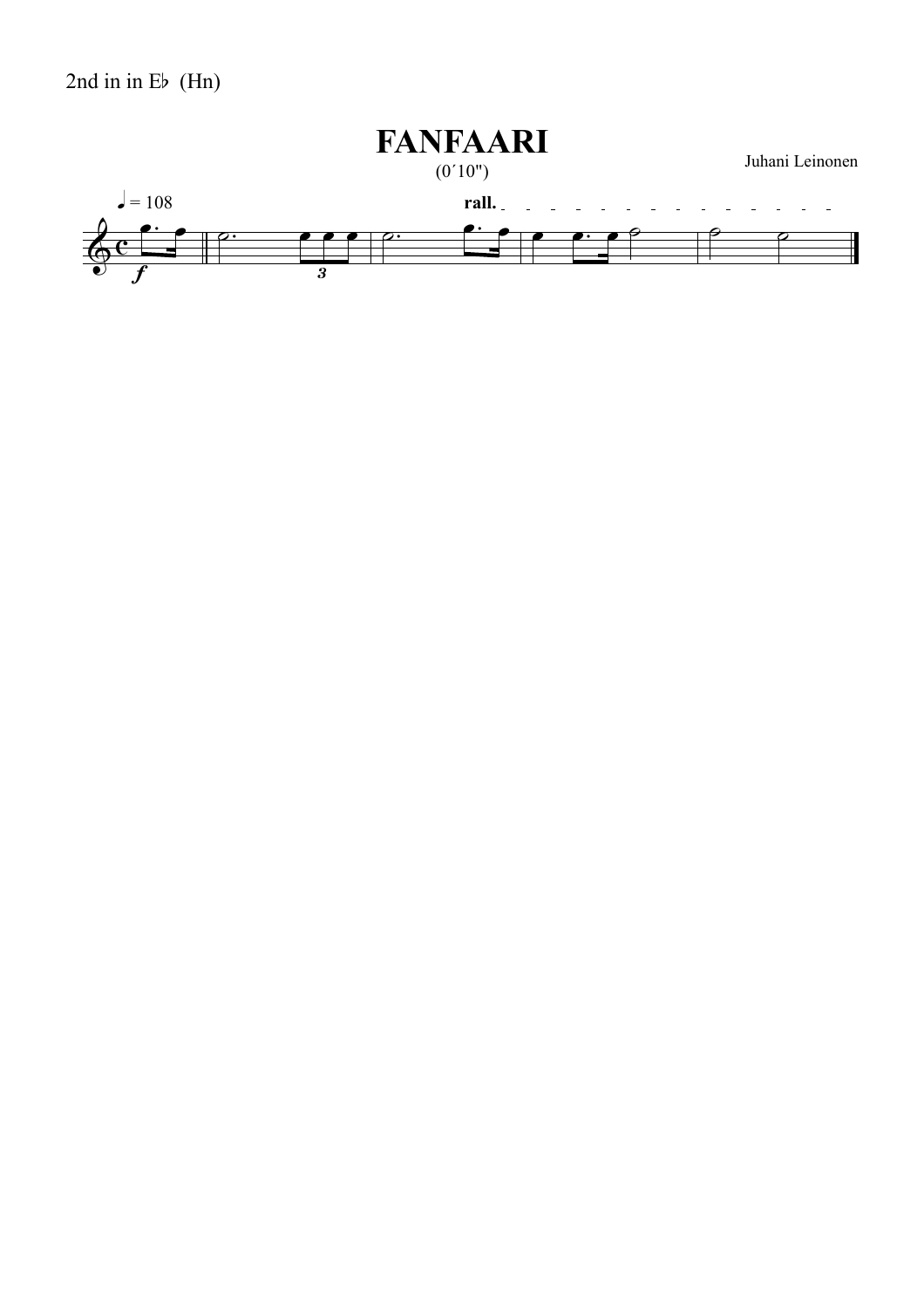$(0'10")$ 

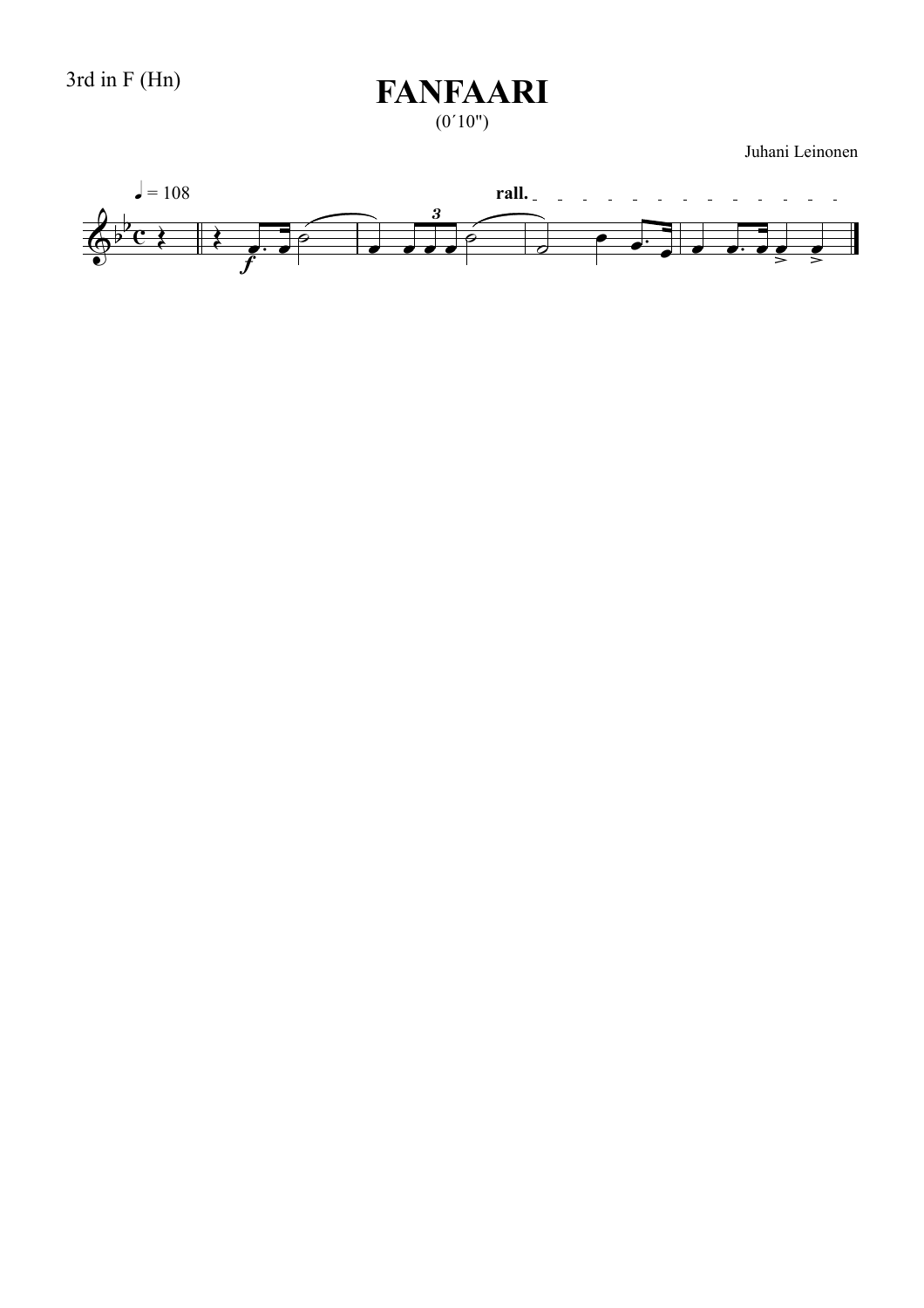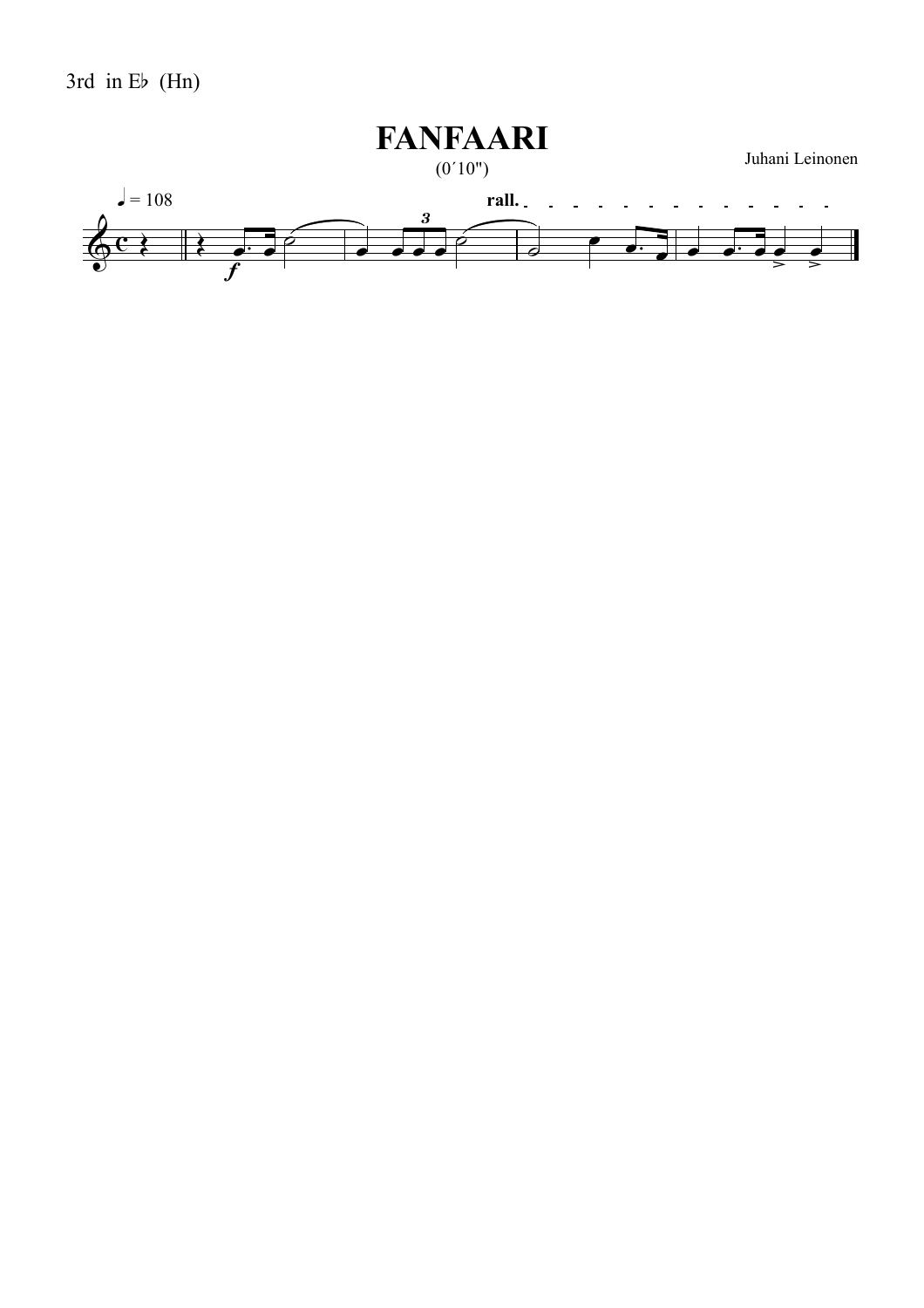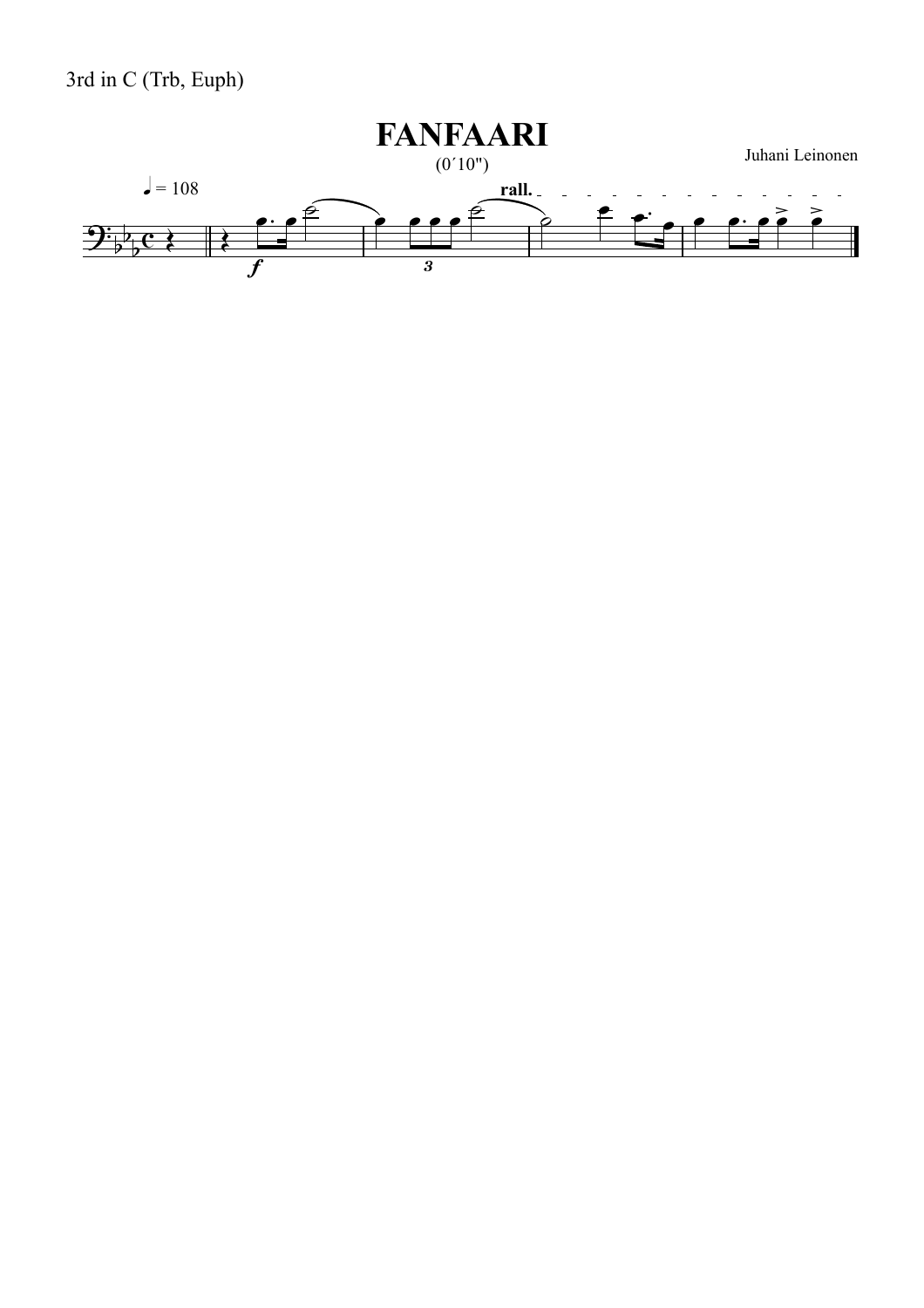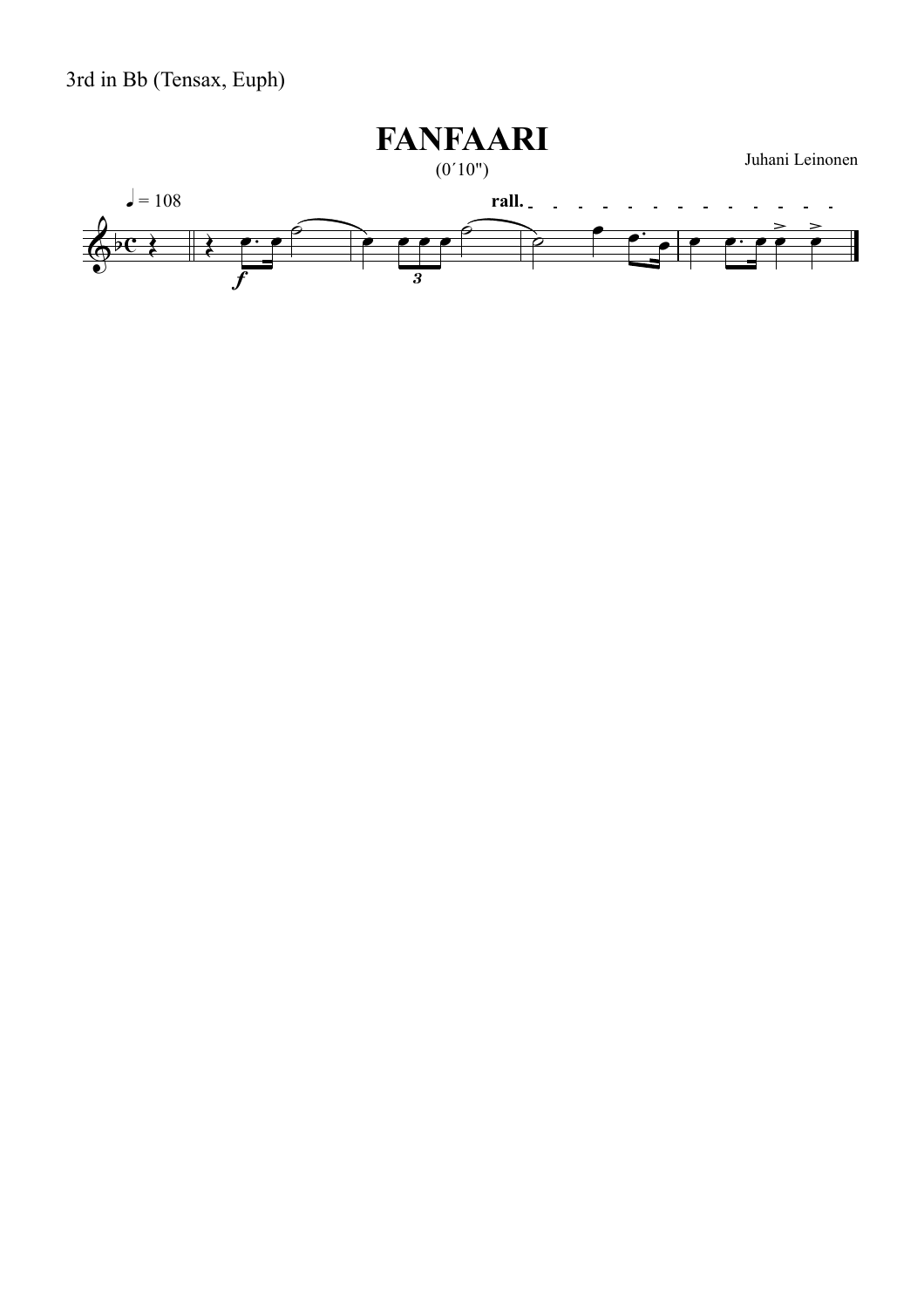#### **FANFAARI**  $(0'10")$

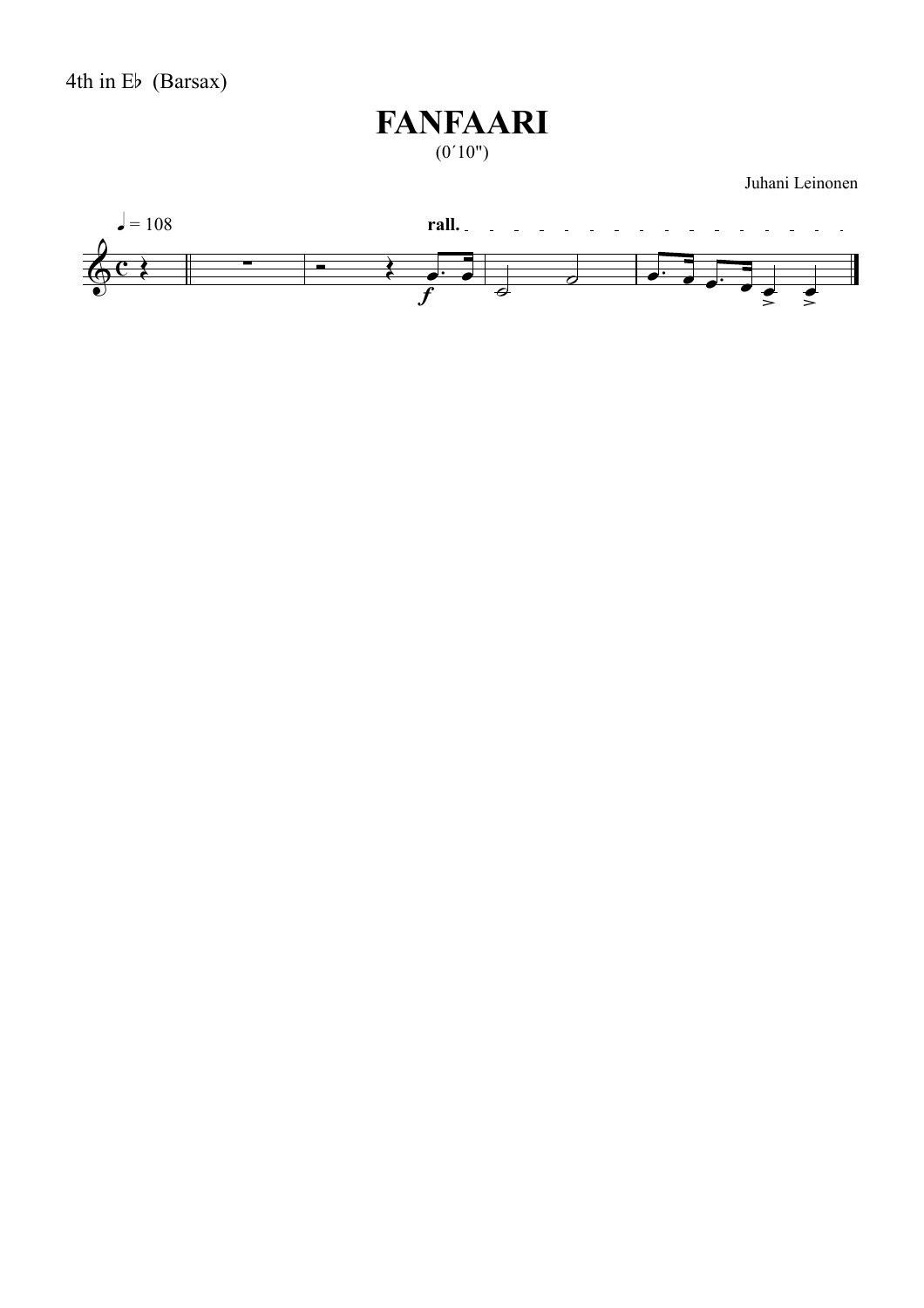4th in Bb (Basscl, Euph)

# **FANFAARI**

 $(0'10")$ 

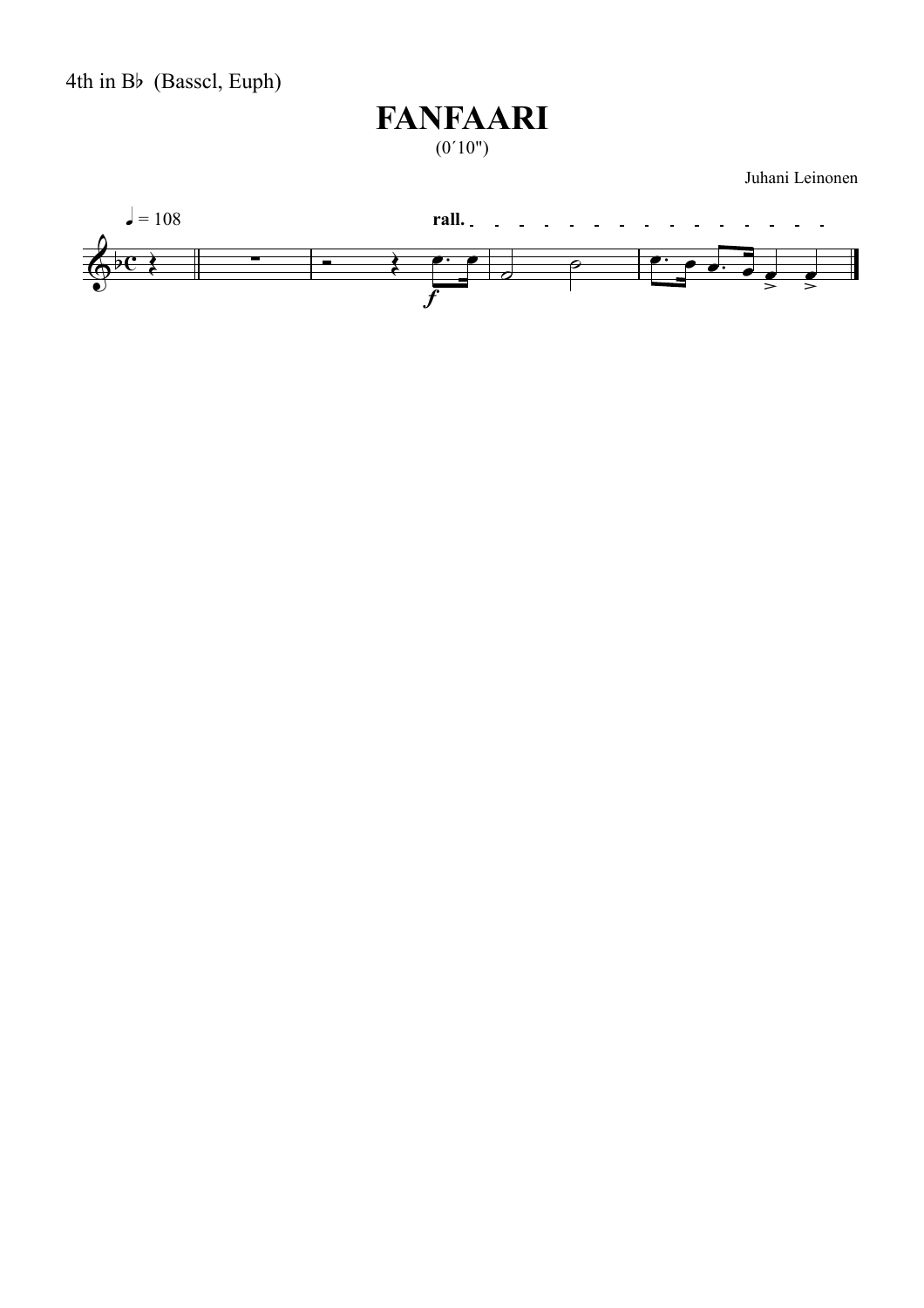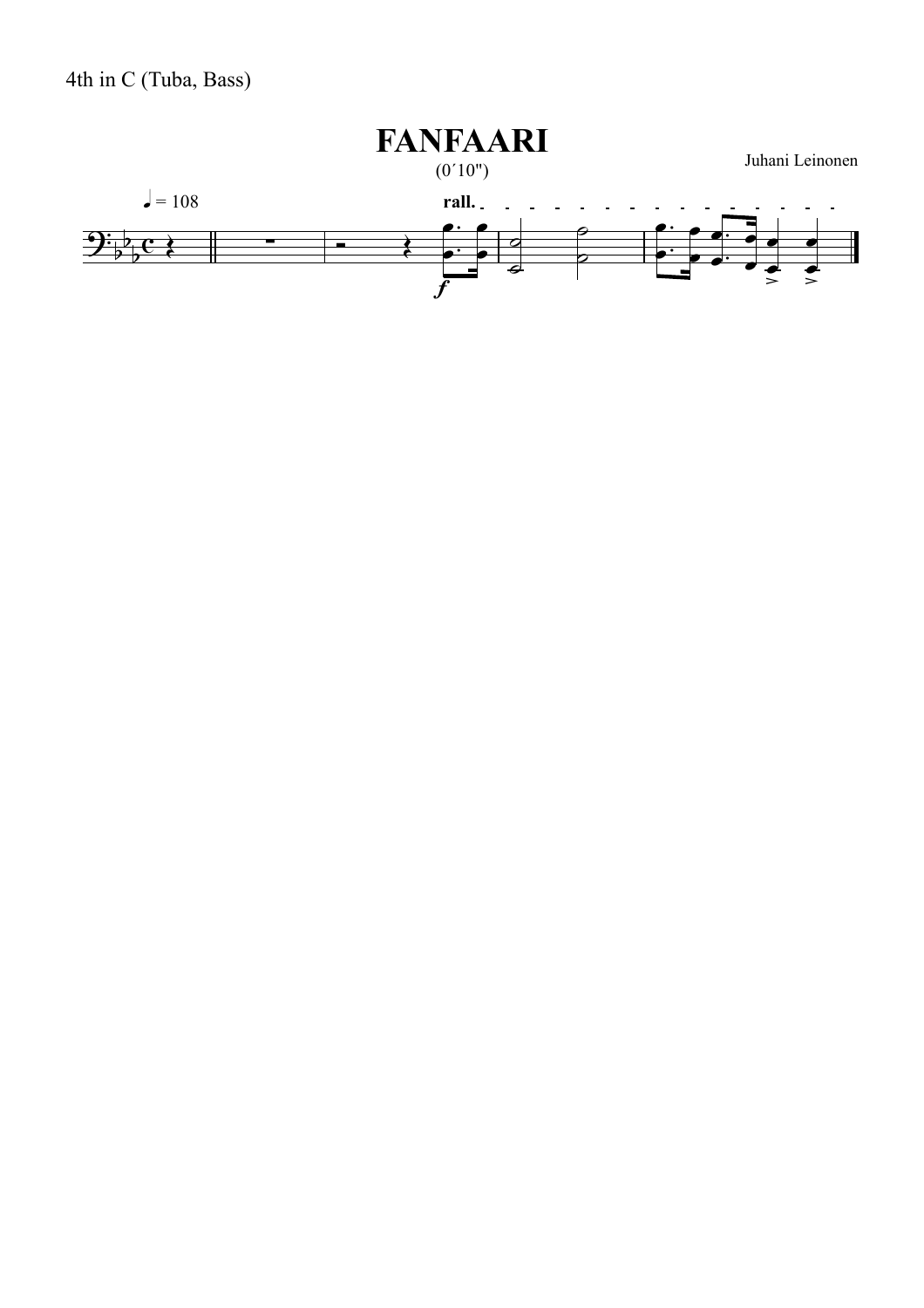Timpani

### **FANFAARI**

 $(0'10")$ 

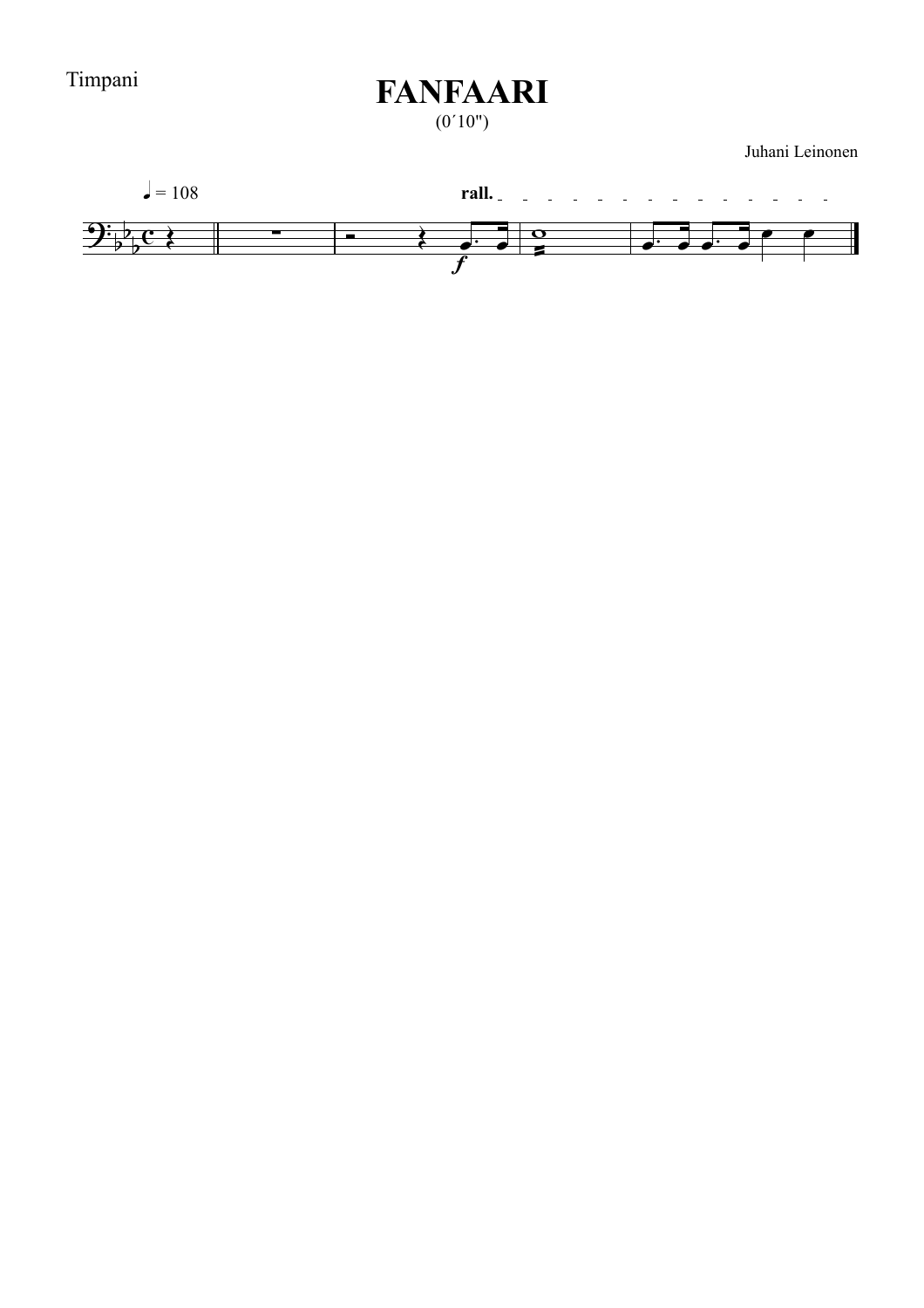$(0'10")$ 

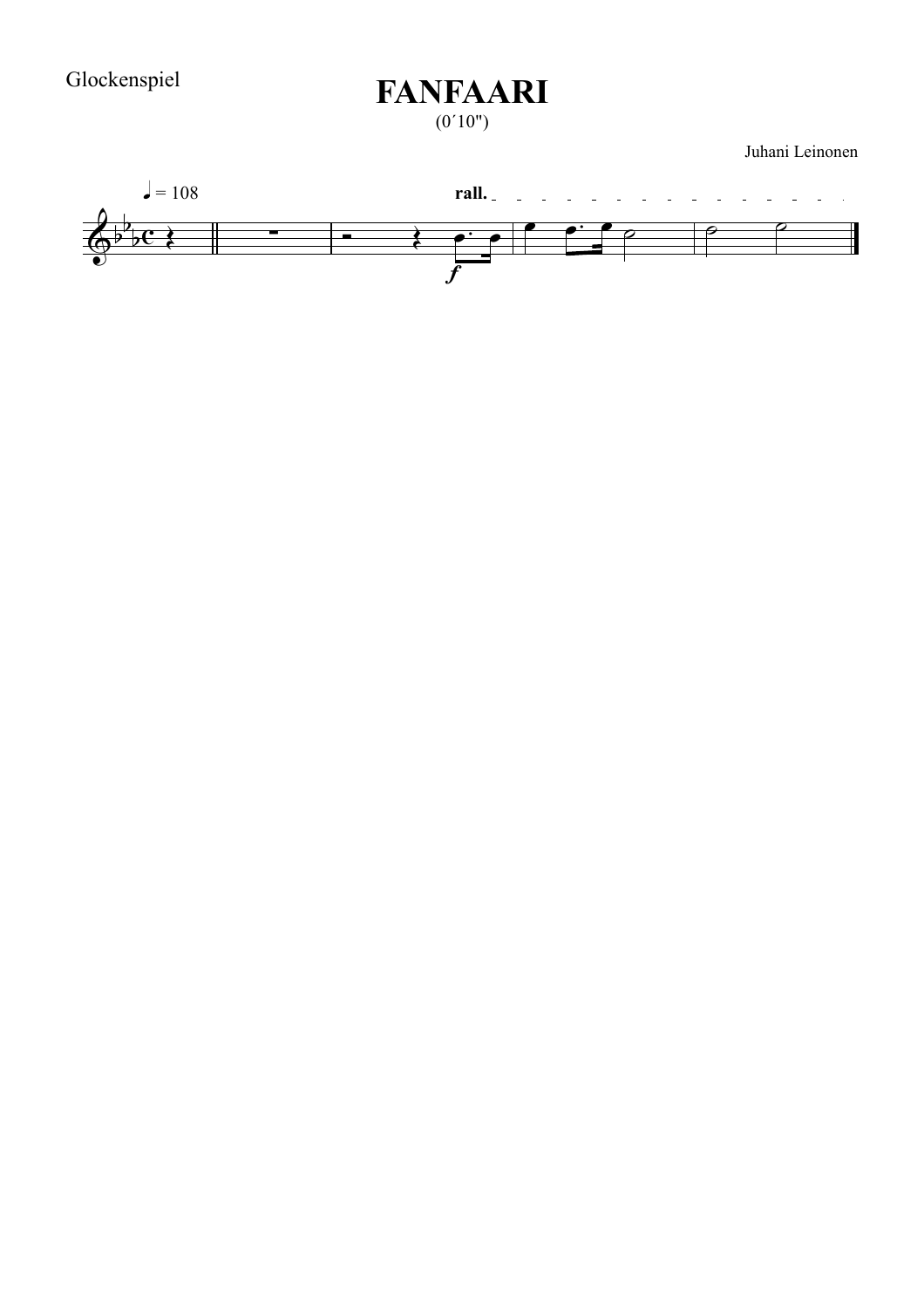